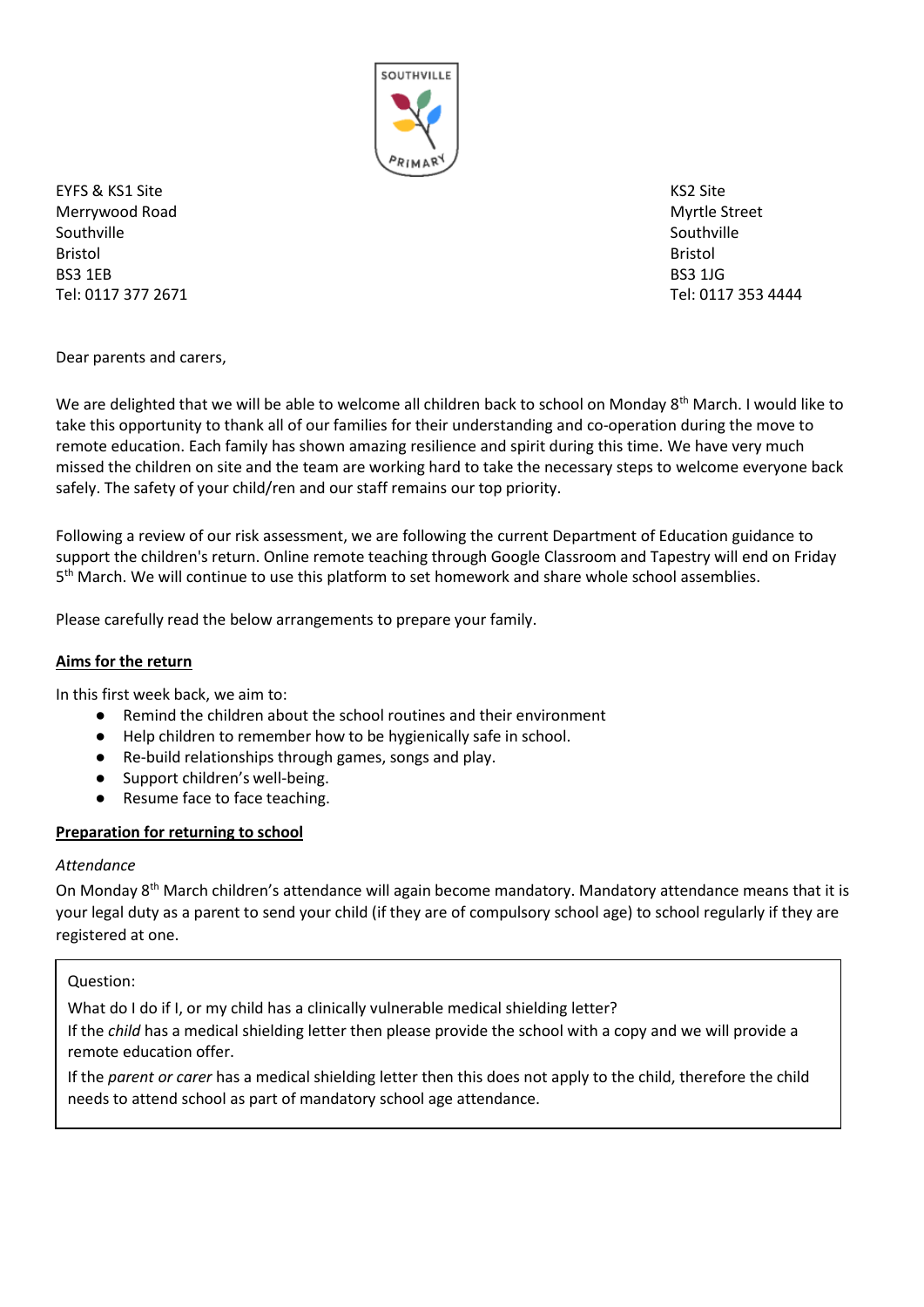# *Uniform*

On their return to school, children should:

- Wear school uniform and suitable clothing and footwear, so they can take part in active, physical outdoor activity daily.
- On the days where the children have PE they may come to school wearing their PE kit. Please ensure you are following the PE kit guidance. The children should not come in to school wearing football/rugby kits.

### *Covid-19 testing in schools*

Primary school children *are not* subjectto regular testing at school, however all staff will be offered twice-weekly lateral flow home tests.

As per public health guidance, children are not required to wear face masks in school. Families may wish to provide their children with face masks. They will not be provided by the school. Adults (including staff and visitors) must wear face coverings in situations where social distancing between adults is not possible. We therefore ask you and other visitors to use face coverings at all times when dropping your children at school and entering the school grounds for a pre-arranged meeting.

#### **Procedures**

Below is guidance on what you and your family should do when dropping off and picking up your child/ren. We will continue to ask all parents and carers not to come on to the school site unless a booked appointment is made.

In order to maintain safe procedures, we will need your full co-operation. We require parents and carers to:

- physically distance from each other and from staff when dropping off and collecting children
- limit drop-off and collection to one parent or carer per household and leave other children, not attending school, at home, if childcare allows
- avoid bringing scooters and bikes to school.
- always wear a face mask when dropping off and picking up.

#### **Drop-off and Pick-up**

Drop-offs and pick-ups will be staggered to ensure that social distancing protocols can be followed. Please be on time as early or late arrival impacts on our social distancing systems. Please also wear a mask at all times when dropping or picking up your child. Maintain a social distance whilst in the queue and use the one way system to ensure a safe drop off and pick up.

Safety for all remains paramount and we will encourage parents to leave as quickly as possible and avoid loitering around the gates and the school grounds.

| Year group | Drop-off time      | Pick-up time       | Gate for entrance/exit       |
|------------|--------------------|--------------------|------------------------------|
| Preschool  | 09.00am            | 3.00pm             | AM - in back gate on Milford |
|            |                    |                    | Street                       |
|            |                    |                    | PM – meet staff at back gate |
|            |                    |                    | on Milford Street            |
| Reception  | 8.35am Starfish    | 2.55pm Starfish    | Slope on Merryw<br>(Ctr)     |
|            | 8.38am Jellyfish   | 2.58pm Jellyfish   |                              |
|            | 8.41am Octopus     | 3.01pm Octopus     |                              |
| Year 1     | 8.35am Badgers     | 2.55pm Badgers     | Front gate                   |
|            | 8.38am Butterflies | 2.58pm Butterflies |                              |
|            | 8.41am Bears       | 3.01pm Bears       |                              |
| Year 2     | 8.45am Falcons     | 3.05pm Falcons     | Front gate                   |
|            | 8.48am Flamingos   | 3.08pm Flamingos   |                              |
|            | 8.51am Foxes       | 3.11pm Foxes       |                              |

#### **Merrywood**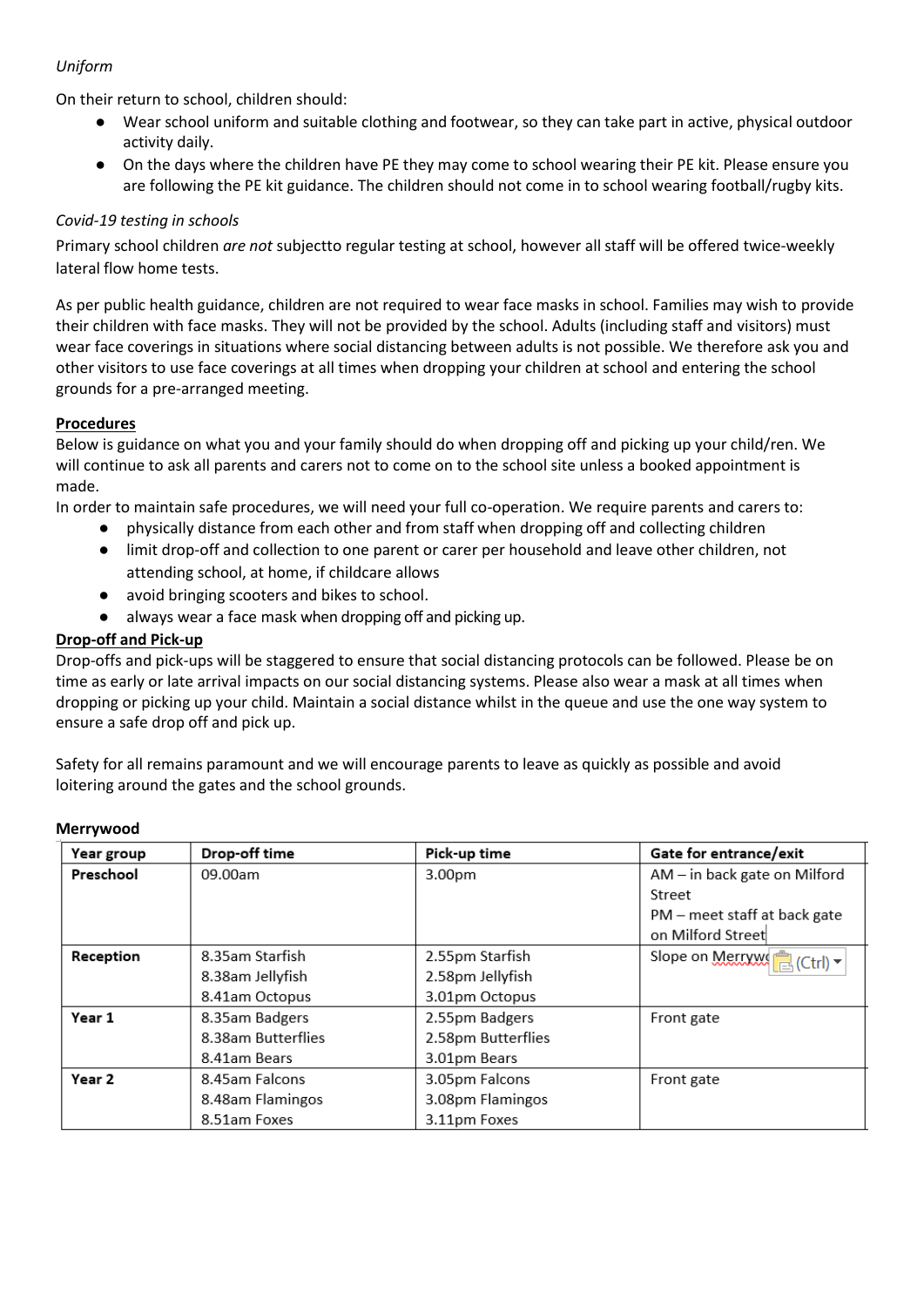**Myrtle**

| Year group | Drop-off time    | Pick-up time     | Gate for entrance/exit |
|------------|------------------|------------------|------------------------|
| Year 3     | 8.55am Hedgehogs | 3.15pm Hedgehogs | Service yard           |
|            | 8.58am Honeybees | 3.18pm Honeybees |                        |
|            | 9.01am Herons    | 3.21pm Herons    |                        |
| Year 4     | 8.55am Kangaroos | 3.15pm Kangaroos | <b>MUGA</b>            |
|            | 8.58am Koalas    | 3.18pm Koalas    |                        |
|            | 9.01am Kiwis     | 3.21pm Kiwis     |                        |
| Year 5     | 9.05am Lions     | 3.25pm Lions     | <b>MUGA</b>            |
|            | 9.08am Lemurs    | 3.28pm Lemurs    |                        |
|            | 9.11am Leopards  | 3.31pm Leopards  |                        |
| Year 6     | 9.05am Pelicans  | 3.25pm Pelicans  | Service yard           |
|            | 9.08am Penguins  | 3.28pm Penguins  |                        |
|            | 9.11am Puffins   | 3.31pm Puffins   |                        |

Years 3 and 6 parents and children please use the path closest to the garages to walk to the Service yard area. Years 4 and 5 parents and children please use the path nearest to the MUGA.

We respectfully request all parents and carers to again avoid driving down Myrtle Street. This was amazing before Christmas and allowed children and parents to be able to socially distance. Please remember this space is still used for residents and delivery drivers so be cautious when using / crossing the road.

## **The School Day**

The children will remain in their class groups throughout the day, with their teaching team.

- They will learn in their own classroom and outside space. Some resources including carpets, soft toys, dressing up clothes and non-essential furniture have been removed to create space and maintain effective hygiene.
- Resources in use will be cleaned regularly.
- We will encourage hand washing. The children will wash their hands in the normal way and times before and after eating, after sneezing or coughing and after playing outside. Staff will be supervising and modelling children's hand washing and there will be posters at the children's eye level to promote the proper way to wash hands.
- We appreciate that it is difficult for children to stay 2 metres away from each other at all and we recognise that caring for young children requires close contact with them.
- We will encourage natural ventilation from opening windows and doors (when it is safe to do so) to help circulate the air through the buildings.
- We also have an enhanced cleaning regime through the day of frequently touched surfaces to ensure we are minimizing the risk where possible
- We are keen to support the children's fitness and well-being and this will continue across the week with Daily mile challenges and regular PE lessons.
- Lunchtimes and playtimes will be staggered, with children remaining in their classes throughout the school day and playing in the playground within their class bubbles only.
- Learning will be based around the broad National Curriculum and we will continue to deliver a creative, exciting curriculum with immersive learning at the heart of everything we do.
- We will focus on key objectives in core subjects to ensure they are consolidated and understood.
- Personal, social and emotional learning will be prioritised, as well as accurate assessment of the children's progress during home learning to support teaching moving forward.

## **Lunches**

A full lunch service will be available. Children will eat with their class and there will be a staggered service in each school hall. The menu is available on the school website. Social distancing will be in place during lunchtimes and catering staff are employed to clean between each sitting.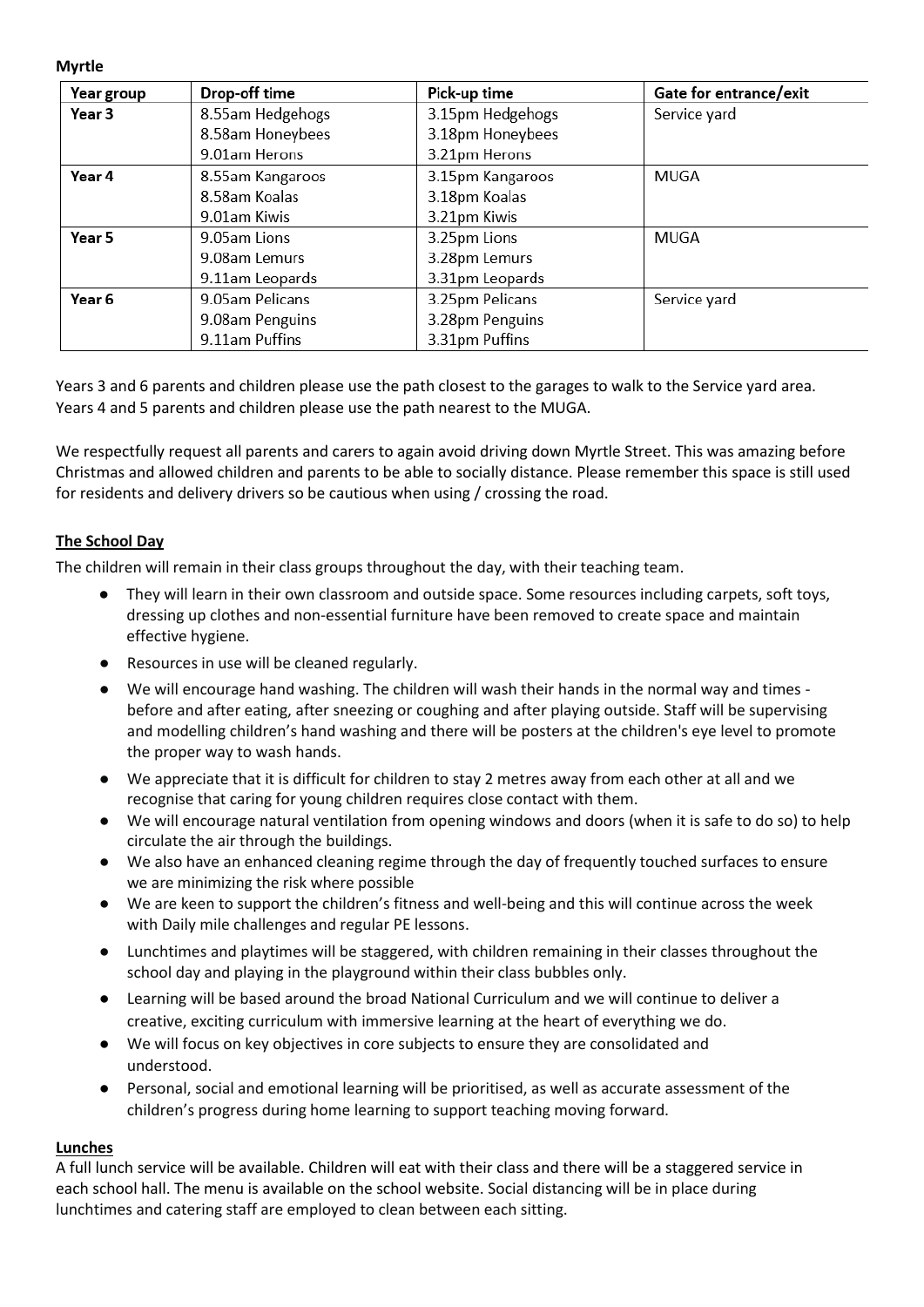## **EYFS Wrap Around Care**

We will continue to offer our school wrap around service for the children in Pre-school and Reception. This will be located in the school house and be a mixed bubble of children. It will continue to be managed and run by Southville staff.

- Morning sessions: 08.00 start of the school day
- Evening sessions: End of the school day 17.30

If you wish to book this service please email: [wraparound.southvillep@bristol-schools.uk](mailto:wraparound.southvillep@bristol-schools.uk)

## **Key Stage 1 and 2 wraparound**

This will be run by Shine Afterschool club provision. *Timetable*

*Morning session:*

*All* children accessing the morning wraparound session will need to be dropped off at our Myrtle Street site from 07.45. The Key Stage 1 children will be delivered by Shine staff to the Merrywood site ready for the start of the day

*Evening session:*

The Key stage 1 children will be taken from Merrywood to Myrtle where all the activities will take place. Children will need to be collect after Session 1 (Activity session - 16.45) or during / after session 2 (Snack and Chill)

Shine provision will close at 18.00 daily

## *Groupings*

The children will be organised in combined group bubbles (Years 1 & 2, Years 3 & 4 and Years 5 & 6)

All parents should be aware that children will be mixing with children from other classes and another year group, at this time

If you wish to book this service please visit the Shine website: [https://www.myshine.co.uk/school/southville](https://www.myshine.co.uk/school/southville-primary-school)[primary-school](https://www.myshine.co.uk/school/southville-primary-school)

# **Sickness and Covid-19 Protocols**

In order for us to implement safe return to school, we will need parents to follow, without exception, the guidance on sickness protocols. This is vital for the safety and protection of all children and staff. Testing is available for all children, their households and all staff. Families have been incredibly diligent and responsive infollowing the guidance below. This was integral to the safe running of the school over the past year and it must continue this term.

All Staff and regular visitors to school site now have access to twice-weekly lateral flow testing, in order to support infection management.

## **Illness at School**

If a child, or a member of staff, becomes unwell at school with symptoms of Covid-19, they will be immediately isolated in a designated medical room within the school. You will be contacted to take them home as soon as possible and take medical advice. Information regarding testing and self-isolation will be immediately provided and can be found [here](https://www.gov.uk/guidance/coronavirus-covid-19-getting-tested) or vi[a 111 online service;](https://111.nhs.uk/covid-19) or by calling 119. Always call 999 in an emergency.

Anyone in England who tests positive for coronavirus will be contacted via text, email or over the phone and asked to log on to the NHS Test and Trace website, where they'll be asked for details of people with whom they've been in close contact.

A member of the Senior Leadership Team will contact you if notification of a test result is not received by the school. On receipt of a negative test result, and if they feel well and no longer have symptoms similar to COVID-19, a pupil or staff member may return to school .

If a child or teacher tests positive for Covid-19, the school will take advice from the local health protection team.

**All Covid-19 test results, no matter the result, must be shared with the school. This is vital in the case of a positive test result to ensure any necessary action can be taken to minimise the spread.**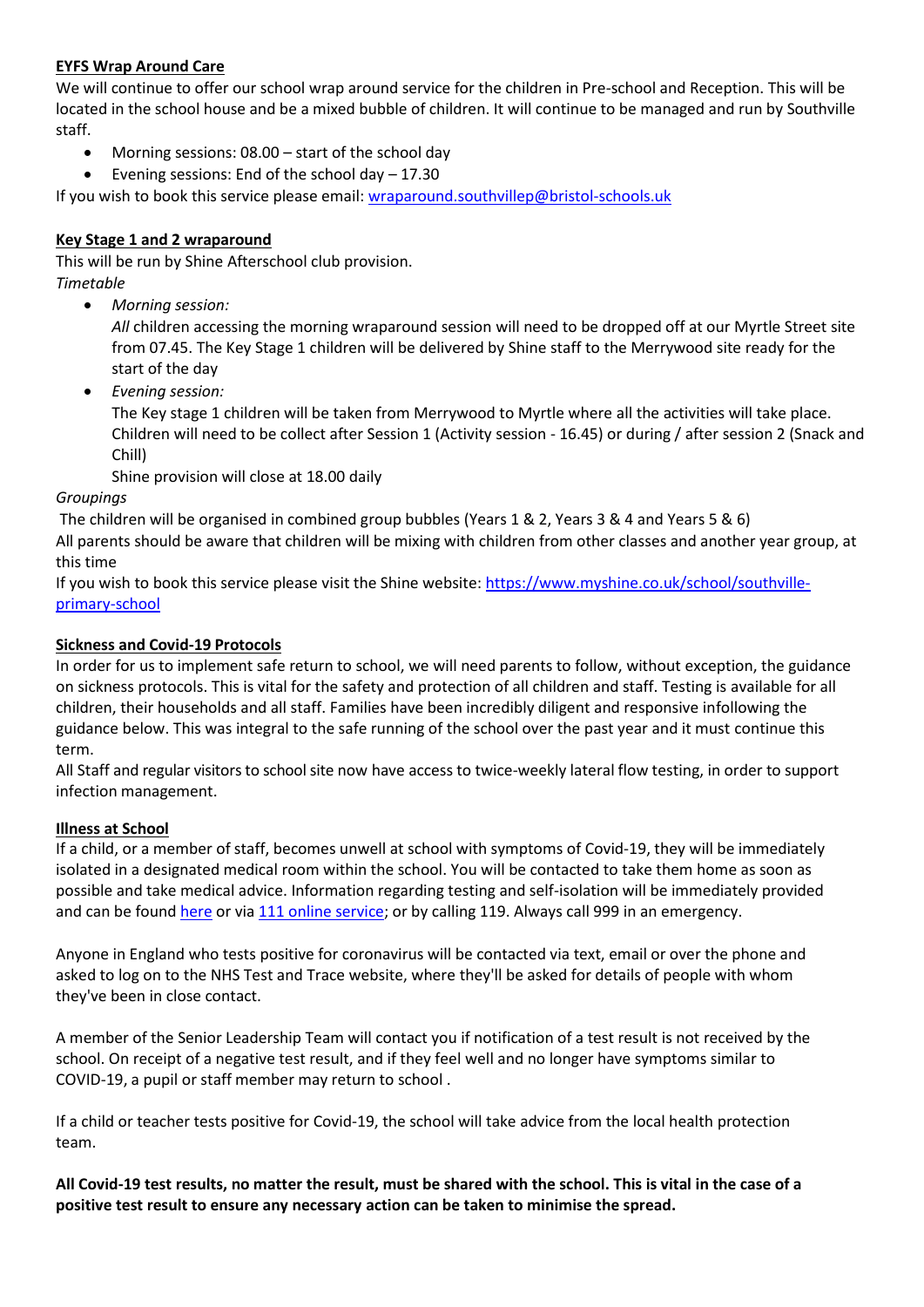#### **Illness at Home**

Please do not send your child to school if they are at all unwell and notify the school for the reason of absence. This includes a cough, cold, temperature, sore throat or just feeling under the weather. Please note for sickness and diarrhea the children must not return to school for 48 hours after their last 'episode'

#### **What to do if your child develops symptoms of Covid-19 at home**

If your child develops symptoms of Covid-19 at home, they must not come to school and a Covid-19 test should be booked. Where a test gives a positive result the household must remain at home for at least 10 days from the date when the symptoms appeared. Anyone else with symptoms within the household will be eligible for testing and this can be arranged via <https://www.nhs.uk/ask-for-a-coronavirus-test> or by calling 119.

All other household members, who remain well, must stay at home and not leave the house for 10 days. This includes anyone in your 'Support Bubble'.

Further information is available at: [https://www.gov.uk/government/publications/covid-19-stay-at-home](https://www.gov.uk/government/publications/covid-19-stay-at-home-guidance/stay-at-home-guidance-for-households-with-possible-coronavirus-covid-19-infection)[guidance/stay-at-home-guidance-for-households-with-possible-coronavirus-covid-19-infection](https://www.gov.uk/government/publications/covid-19-stay-at-home-guidance/stay-at-home-guidance-for-households-with-possible-coronavirus-covid-19-infection)

The 10-day period starts from the day when the first person in the household became ill with symptoms.

Household members should not go to work, school or public areas and exercise should be taken within the home.

If you require help with buying groceries, other shopping or picking up medication, or walking a dog, you should ask friends or family. Alternatively, you can order your shopping online and medication by phone or online.

Household members staying at home for 10 days will greatly reduce the overall amount of infection the household could pass on to others in the community.

If you are able, move any vulnerable individuals (such as the elderly and those with underlying health conditions) out of your home, to stay with friends or family for the duration of the home isolation period.

#### **Symptoms**

The most common symptoms of coronavirus (COVID-19) are recent onset of:

- a high temperature this means you feel hot to touch on your chest or back (you do not need to measure your temperature)
- a new, continuous cough this means coughing a lot for more than an hour, or 3 or more coughing episodes in 24 hours (if you usually have a cough, it may be worse than usual)
- a loss or change to your sense of smell or taste this means you've noticed you cannot smell or taste anything, or things smell or taste different to normal

## **For most people, coronavirus (COVID-19) will be a mild illness.**

If your child does develop symptoms, you can seek advice from the nhs.uk website at [https://www.nhs.uk/conditions/coronavirus-covid-19/check-if-you-have-coronavirus-symptoms/.](https://www.nhs.uk/conditions/coronavirus-covid-19/check-if-you-have-coronavirus-symptoms/) If you are concerned about your child's symptoms, or they are worsening you can seek advice from NHS 111 at <https://111.nhs.uk/> or by phoning 111.

#### **How to stop COVID-19 spreading**

There are things you can do to help reduce the risk of you and anyone you live with getting ill with COVID-19 *Do*

- wash your hands with soap and water often do this for at least 20 seconds
- use hand sanitising gel if soap and water are not available